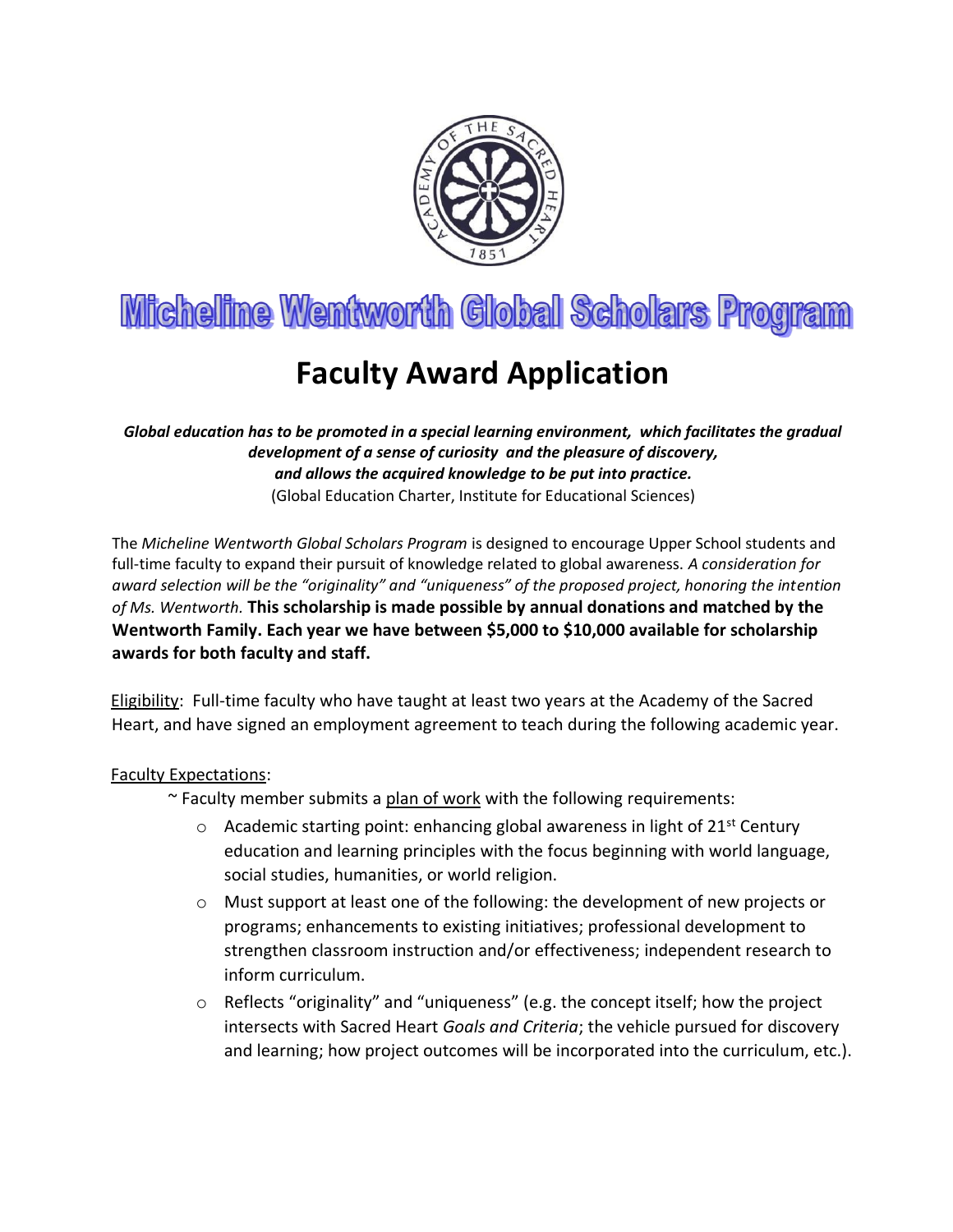~ Include a detailed budget supporting the proposal. **Please be mindful that the total amount we are able to award to both faculty and students each year is \$10,000.** 

~ Faculty recipients will make formal presentations to the Sacred Heart community - students, colleagues, and the award committee.

- o The presentation should include a description of the project experience and how they will incorporate what they have learned into their curriculum.
- $\circ$  The vehicle for the presentation is specific to each project but must reflect the "originality" and "uniqueness" of the project/initiative/experience.

#### ~ **MAY 6, 2022 DEADLINE**

#### Selection:

~ Award Committee membership: Head of School, two Learning Community Leaders, one other member of the School Leadership Team (blind draw), two faculty members who are not applicants for the award and who have volunteered to serve on this committee (blind draw), and a representative of the Wentworth family (if available)

~ Process:

- o Award committee reviews applicants' work plans.
- $\circ$  Finalists will be invited for a 30 minute interview with the Award Committee.
- $\circ$  Wentworth Scholars will be notified and receive their grants at an appropriate ASH event

Disbursement: Payment will be made through the Sacred Heart Finance Office.